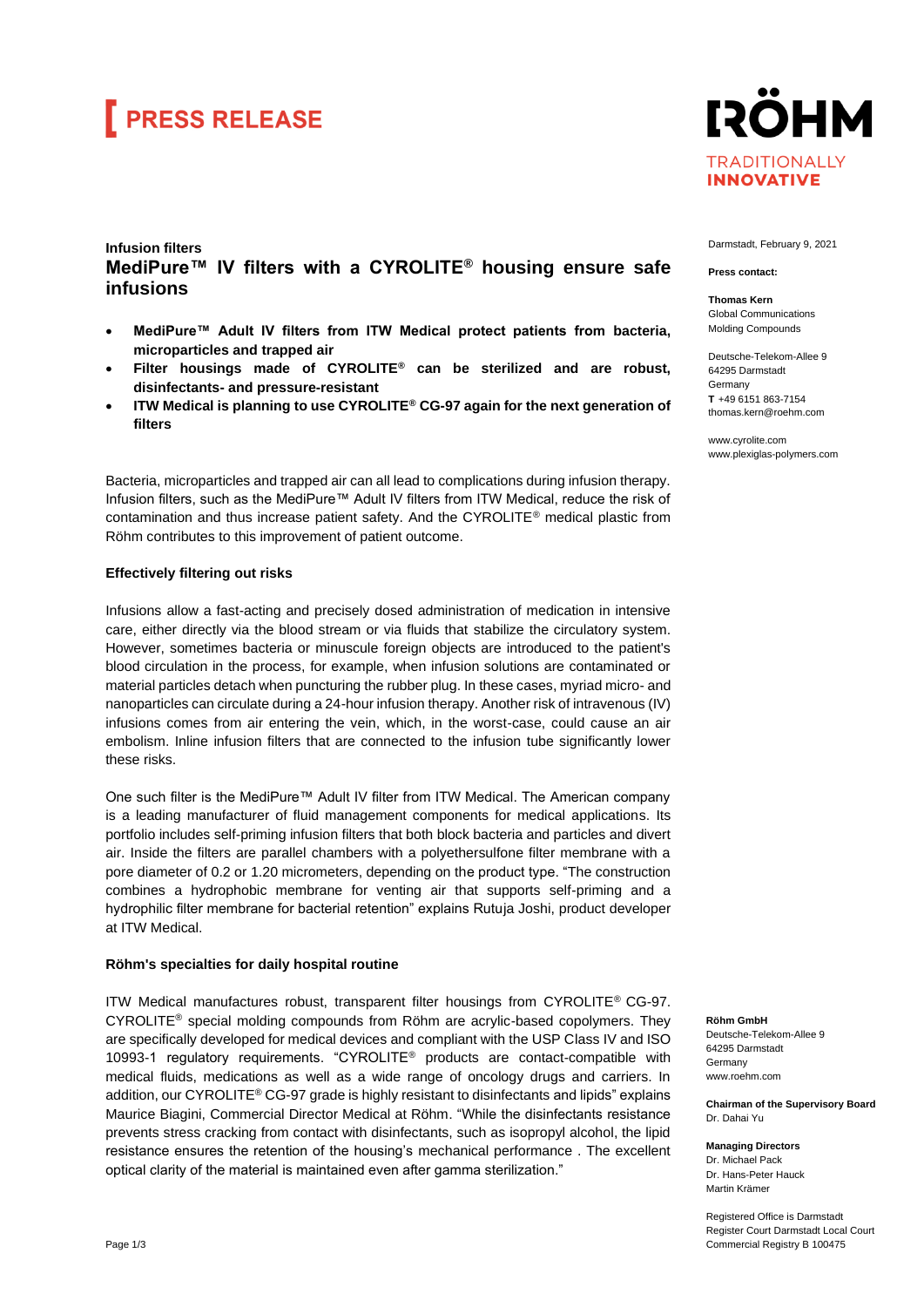# **FRESS RELEASE**



Its good processing properties mean that components made from CYROLITE® are customizable, for example with different filter connections for the MediPure™ Adult IV filter.

### **CYROLITE® is reliable – even under pressure**

Properties that have also impressed ITW: "The three decisive criteria for us were the sterilization ability, alcohol resistance and extraordinary transparency," says Joshi, explaining why ITW Medical decided on CYROLITE® CG-97. "We also place great importance on the material's pressure resistance. After all, an infusion filter should not rip or burst under any circumstances, even if liquid accumulates in the system."

#### **Unique selling proposition of the next generation of MediPure™ filters**

"CYROLITE<sup>®</sup> is one of the reasons why our filters can withstand pressure for such a long time," emphasizes the product developer from ITW. An increase in pressure resistance is a quality with which the medical technology company aims to stand out from the competition even more by introducing the next product generation. ITW Medical is relying on the proven CYROLITE® CG-97 material from Röhm for the new MediPure™ Adult IV filters that are scheduled to be launched in 2021.



MediPure™ infusion filters from ITW Medical are incredibly pressure-resistant due to the robust housing made from Röhm's CYROLITE® CG-97. © Röhm GmbH